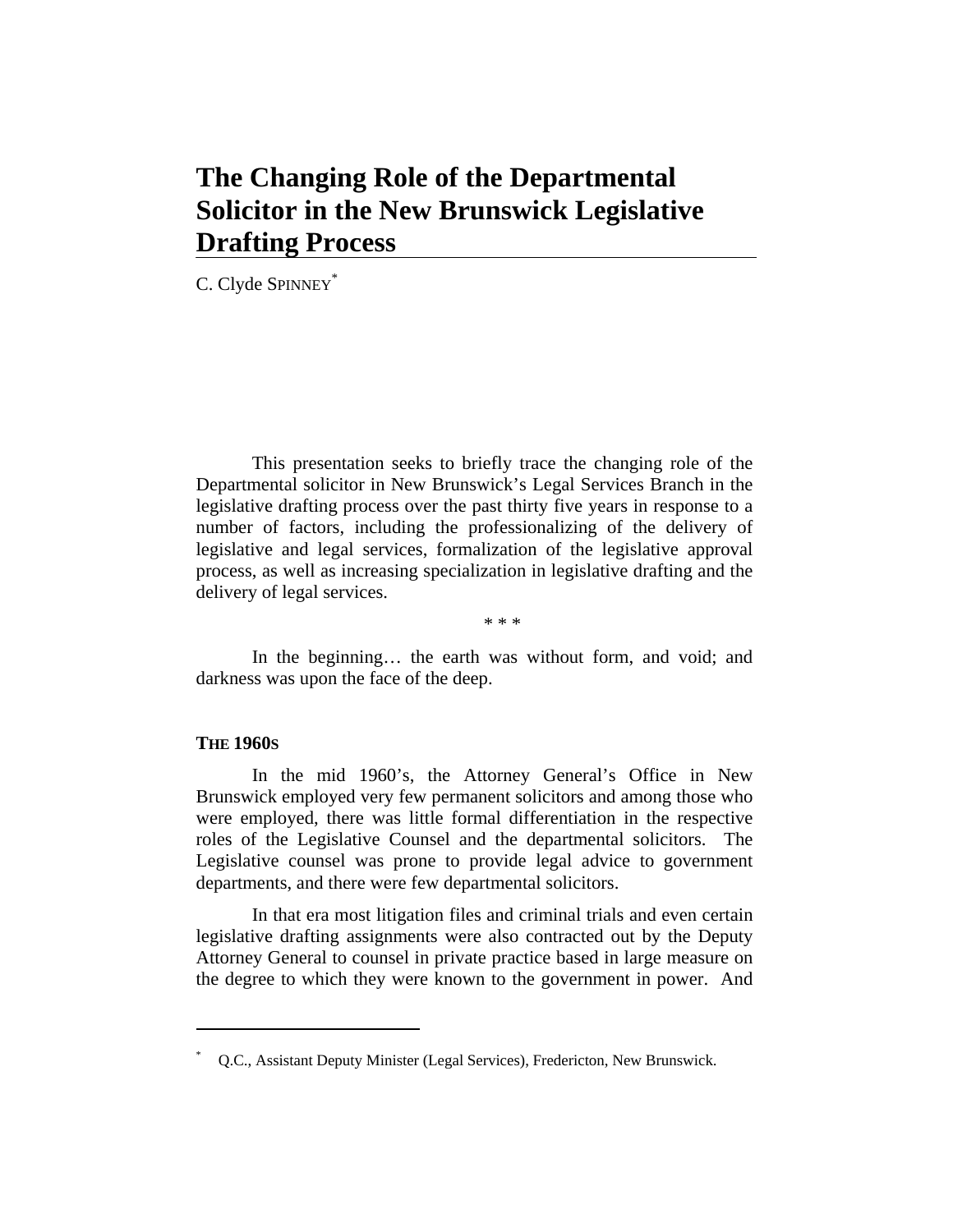with any change in government there would also be a change in both the Deputy Attorney General, as well as the pool of assigned counsel to whom files would be contracted out. This produced a learning curve with each change of government as the friends of the incoming government became familiar (at government expense) with the legal issues faced by government.

Things first began to change in 1966 with the adoption of the *Crown Prosecutors Act* which provided for the appointment of career Crown Prosecutors and generated the inception of a professional Public Prosecutions Service. By 1971 the Office of the Attorney General in New Brunswick had established three discrete divisions or branches directed at three separate Attorney General functions namely Public Prosecutions, Legal Services and Law Reform including the legislative drafting function.

#### **THE 1970S**

My initial employment in the Legal Services Division as it was then known dates back to early 1975 as an articled student, but I have had the occasion to review branch files dating back many years earlier. Initially the involvement of the Legal Services solicitor would reflect the personal predilections of the individual solicitors in question. Typically senior solicitors were disdainful of the legislative drafting process, and left routine issues of legislative change to the client departments and the drafters. They also avoided commenting on successive drafts of proposed regulations or legislation, because they had not been privy to the instructions given to the drafters, who they viewed as specialists.

On the other hand some junior solicitors in the early years (including the writer) would comment on legislative drafts an indeed, even occasionally agree to produce first drafts of regulation changes or draft proposed legislative amendments for client departments. This was done not to preempt the role of the legislative drafter, but simply as an aid to help the client department formulate and communicate its instructions to the legislative drafters in a comprehensible manner. In those days there was a dearth of competent policy people in the client departments such that professional staff in both the Legal Services and the Law Reform Branches were often called upon to educate staff from client departments on the rudiments of the legislative process, and had to repeatedly impress client departments with the fact that policy decisions were their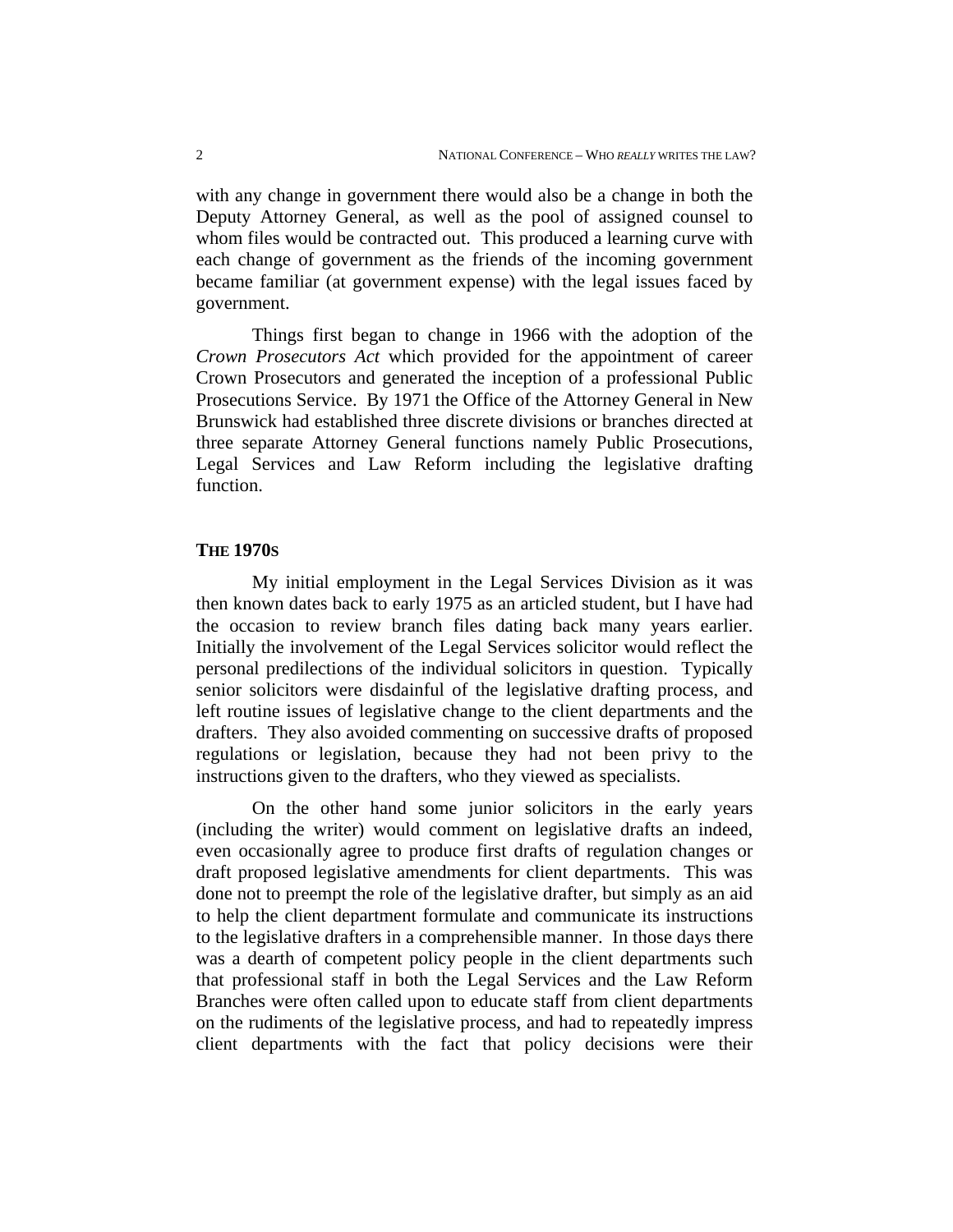responsibility, and not that of the legislative drafter or the departmental solicitor.

The best example of an extraordinary case in which legislation was produced literally overnight with the assistance of the departmental solicitor was the adoption of the *Fish Processing Act* in 1982 when the writer personally took instruction over the phone on the evening of May 17, 1982 from the Minister of Fisheries to produce legislation dealing with an employment crisis in the northern New Brunswick Snow Crab industry caused by an unforeseen demand from Japanese buyers for whole crab, after a collapse of the Alaskan King Crab stocks. The demand for whole crabs meant that the traditional New Brunswick crab meat market which was highly labour intensive was not being served, with the result that the fish plant workers who normally worked in the industry, would not get enough work to qualify for unemployment insurance.

After alerting the then Director of Law Reform of the request, counsel produced a first English draft of the requested legislation at home that evening, which was transmitted to the Law Reform branch very early the next morning, and on that same day, May 18, 2002 the Legislature adopted the *Fish Processing Act* on three readings, and Cabinet also adopted *Regulation 82-91* thereunder which is attached, less the prescribed forms. The *Act* and *Regulation* were literally produced and adopted within twenty four hours, and subsequently withstood a constitutional challenge.

However, as stated, this sort of collaboration in the legislative drafting process was atypical at the time. Nonetheless, senior solicitors could not avoid all involvement. Firstly, the departmental solicitor for a number of departments was routinely requested to sign off indicating their approval on all departmental submissions to Cabinet, not just those dealing with amendments to legislation or regulations. This was not a requirement of the legislative procedure at the time, but an option which some departments followed and which the legislative drafters supported.

Secondly, Legal Services solicitors were assigned to specific client departments, and although they were of necessity generalists in the sense that they provided a full range of legal services to each client department ranging from labour and employment advice to constitutional law advice, litigation and representation in commercial law and property matters, they were also specialists in their clients business. They knew their clients' business.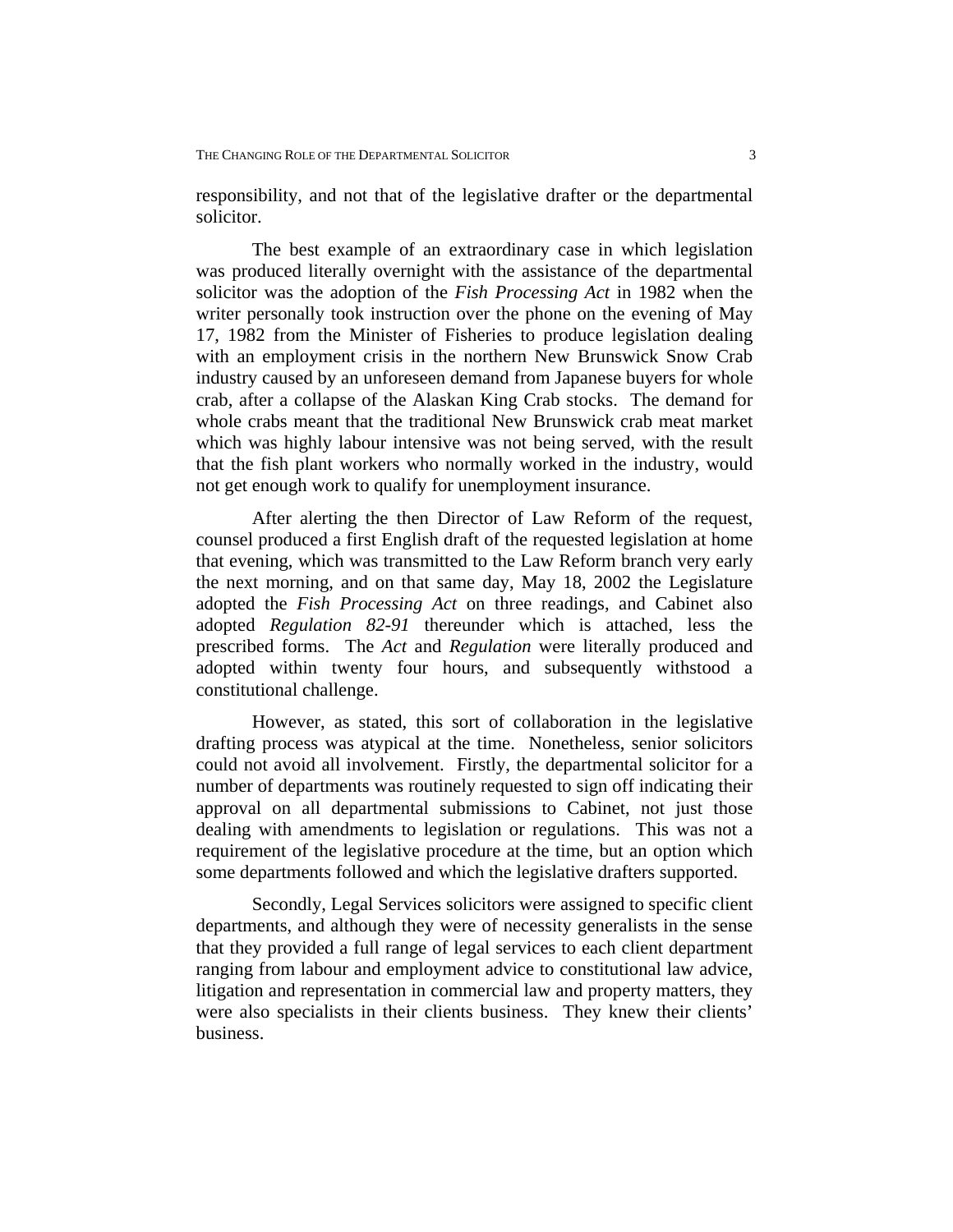So if the legislative drafters sought information or advice in specialized areas such as expropriation or natural resources law, the Departmental solicitor served as a consultant on the specific legal point. However, their involvement in the development of draft legislation or regulations was typically minimal thereafter.

#### **LANGUAGE**

The issue of language has also been part of the picture from the beginning. New Brunswick first produced legislation in both languages in 1969 with the adoption of the *Official Languages of New Brunswick Act*. However, that *Act* was the only statute produced in both official languages until the 1973 *Revised Statutes* were subsequently published in both languages. Thereafter all statutes have been produced in both languages in New Brunswick even though in the early years, the drafting process took place in English and the French version of the statute was a mere translation often leaving much to be desired. Only in the mid 1980s did New Brunswick adopt a true co-drafting legislative process.

Regulations also continued to be produced only in English until 1974 and even then, only new regulations were adopted in both languages. English only regulations continued to be amended for another ten years, well after the adoption of the *Canadian Charter of Rights and Freedoms*.

## **1983**

In 1983 the Law Reform Branch was wrestling with the issue of departments which came forward with legislative proposals without having consulted their Departmental solicitors. At their recommendation, the government adopted the policy that no legislation could be proposed without prior consultation with the Departmental solicitor. In effect the practice of Departmental solicitors signing off on all Cabinet submissions for certain departments, became a required practice on all Cabinet submissions involving legislative proposals, including regulations. The purpose was to prevent departments from proposing legislative or regulatory solutions to problems which could be resolved though other means, and avoid having legislative drafters spend time drafting legislation or regulations that were not necessary.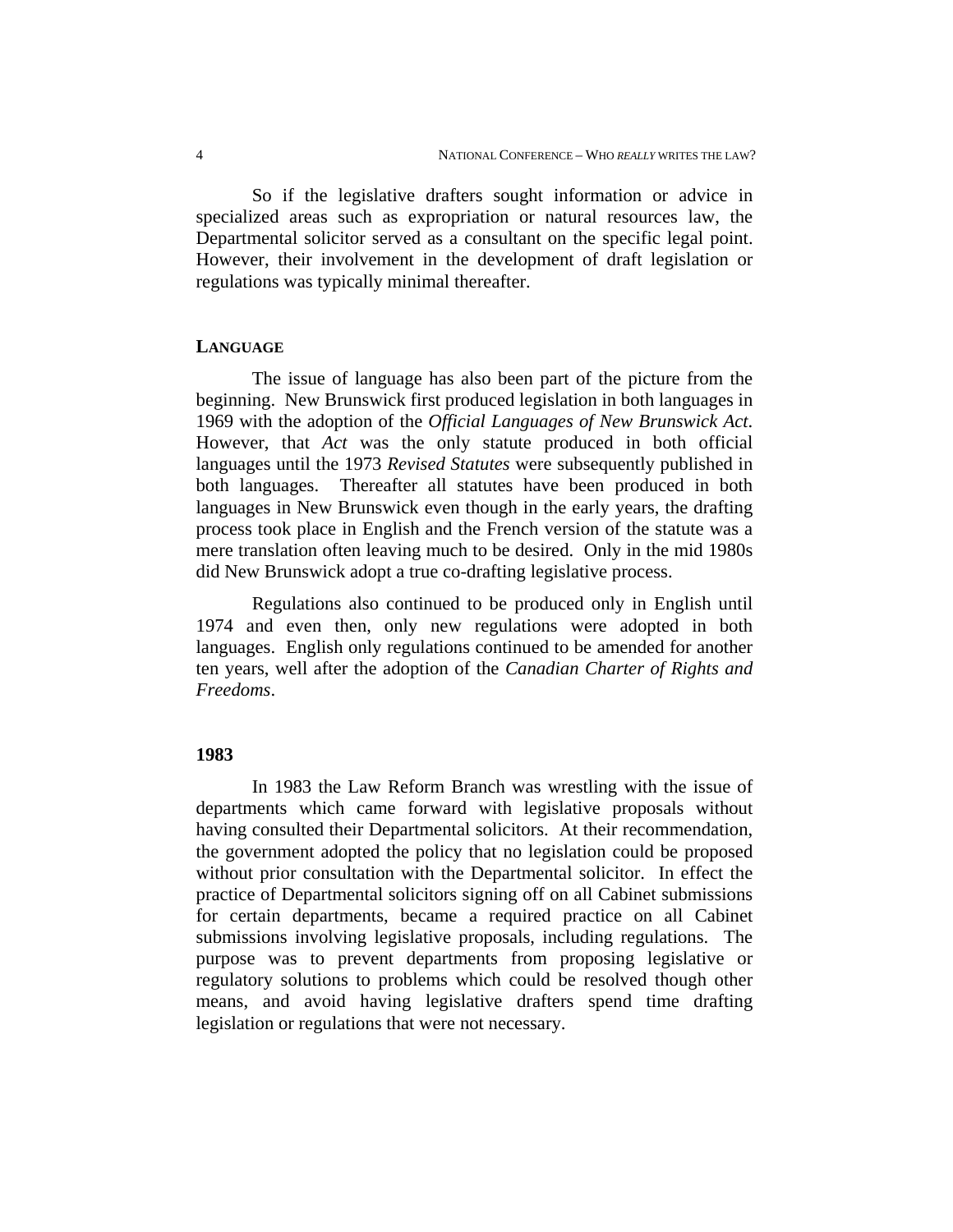The Departmental solicitor was required to provide written confirmation on three specific legal points, namely whether:

- 1. The proposed legislation would have the legal effect expressed in the Memorandum;
- 2. The province had the requisite legislative authority to enact the proposed legislation; and
- 3. The proposed legislation was consistent with the provisions of the Constitution Act, 1982.

At the time this policy was presented, the senior staff of the Legal Services branch made it clear that by signing off on the need for legislation or regulations, they were not thereby taking on the obligation on behalf of client departments to do a comprehensive, detailed review of each succeeding draft produced by the Law Reform Branch to ensure that it met the objectives of the client department. While they were prepared to continue to consult with legislative drafters on specialized points of law as in the past, they were not prepared to attend departmental meetings with legislative drafters or to review drafts.

However, as with the former practice the extent to which Departmental solicitors chose to consult with the drafters in relation to the succeeding drafts on an ongoing basis varied in accordance with the propensities of the solicitor concerned.

#### **1989**

Because of the inconsistent involvement of the Departmental solicitors in the legislative process, in 1989 the Clerk of the Executive Council sought to clarify their role in assisting client Departments with legislative proposals. In some cases the Departmental solicitor who babysat their client departments acted virtually as the policy development person of the client department, to the point of even drafting the Memorandum to the Executive Council for the client department. In other cases however, the Departmental solicitors would refuse to get involved beyond their traditional formal role. Further in some cases where the Departmental solicitor had first pointed out the shortcomings in the legislative regime administered by the client departments or had assisted in policy formulation, the client Departments would come to the Law Reform Branch and advise the legislative drafters this was essentially a "Justice" proposal about which they knew very little.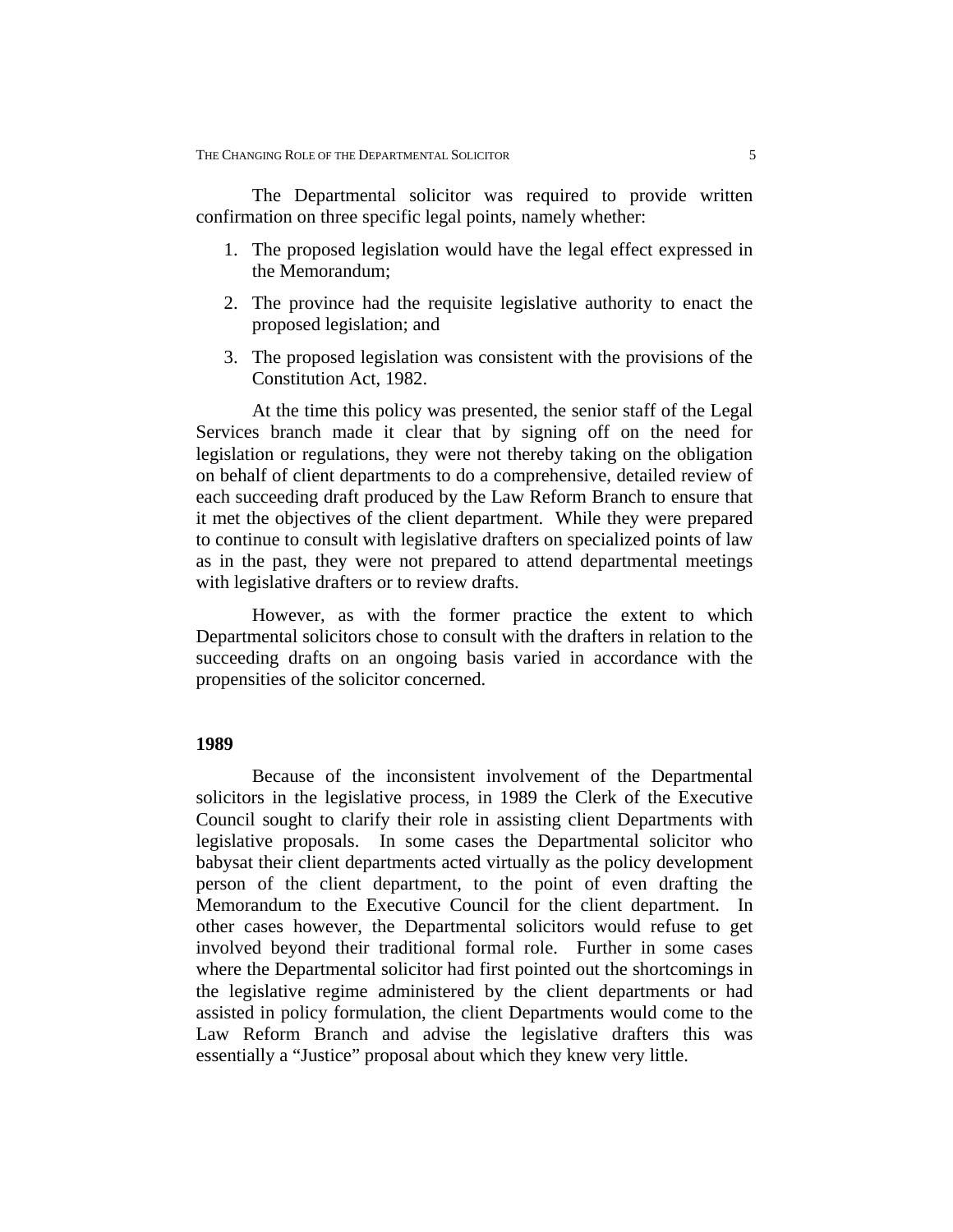The result of the review was to identify the need for all client departments to employ competent, dedicated legislative policy and planning coordinators to pursue policy development and the drafting of policy and Cabinet documents as well as the review of draft regulations and legislation. The Office of the Attorney General and the staff of the Executive Council Office continue to stress this need on an on-going basis.

Finally, by 1989 the Legal Services branch had one or more Constitutional Law Specialist positions, who would routinely sign off on the third part of the legal opinion required for legislative purposes, namely that the proposed legislation was not inconsistent with the provisions of the *Constitution Act, 1982*.

#### **1993-1994**

With the departure of the former Director of the Law Reform Branch in 1993, Basil Stapleton, Q.C., the Office of the Attorney General discontinued the legal research function being carried on by that branch and re-titled the Branch firstly as the Legislative Drafting Branch and shortly thereafter, as the Legislative Services Branch, as that Branch is known today.

As well in 1994 the Executive Council Office published its first formal Procedures Manual for Executive Council documents. Under than Manual, the role of the Legal Services solicitor was to receive the final form of Memorandum to the Executive Council from the client department, and to provide an opinion on the legislative competence of the Province to enact the proposed legislation and any identify any potential legal problems that might thereby arise.

The Legal Services solicitor then provided the proposal to the Constitutional Law Specialist who provided an opinion on the compatibility (or the lack thereof) of the proposed legislation with the Canadian Charter of Rights and Freedoms. The requirement to involve the Constitutional Law Specialist could only be waived in the clearest of cases, such as the repeal of legislation.

The Manual also specified that drafting would be carried out in consultation with the contact person in the sponsoring department, and the Legal Services departmental solicitor. This standardized the involvement of the Departmental solicitor. Their role was not to ensure the quality of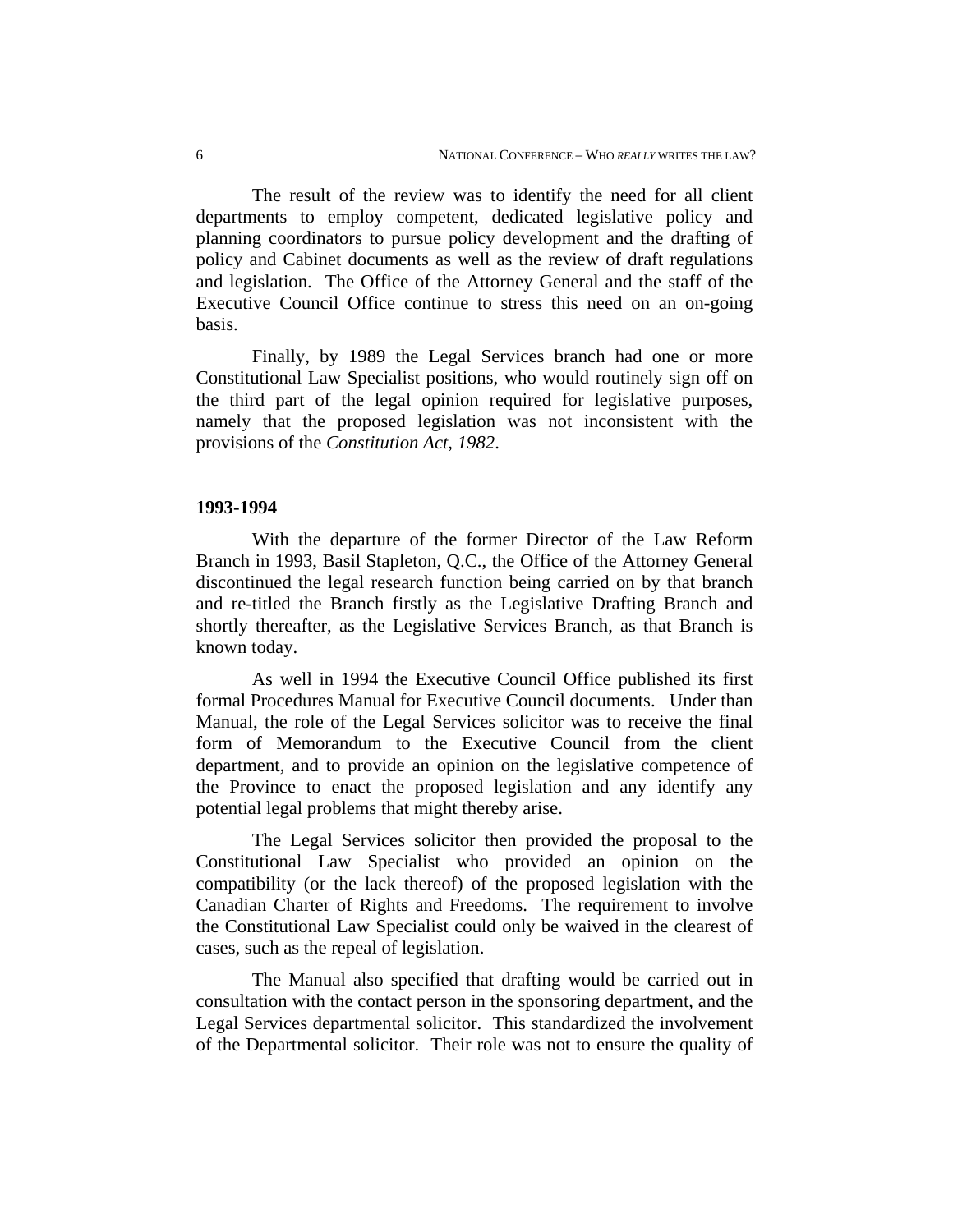the legislative drafting itself, but to ensure that the drafts adequately addressed the fundamental issue that the reform sought to deal with. If required, the constitutional Law Specialist or staff of the Public Prosecutions Branch would be consulted on specialized issues.

While the Procedures Manual provided for a system of priority assignments by the Policy and Priorities Committee of Cabinet to remove competing pressures from the drafting teams, it also thrust more responsibility on the drafting teams by expressly empowering them to direct departments to go back to the Policy and Priorities Committee if they felt that the actual provisions that were being sough by the department in the drafting process exceeded or did not reflect the Committee decision that had been obtained. It also expressly charged the drafting team with the responsibility of ensuring themselves through the drafting process, that the proposed legislation would have the intended effect and did not violate the Charter and that it was not otherwise unconstitutional.

# **2000 AND BEYOND**

In 2000 a more detailed Procedures Manual was published by the Executive Council Office. It essentially maintained the respective roles of the Legal Services lawyer as well as of the legislative drafting teams. However, it did identify for the departments the additional need in consultation with the Legal Services lawyer, to identify in the policy development process, any relevant legal material and known legal difficulties including court decisions, legal opinions and legal reports and papers as well as any current acts and regulations relevant to the proposal, whether from New Brunswick or elsewhere. The Policy Manual has been accessible to departments on line since 2003.

In 2001–2002 a voluntary early retirement program decimated the staffing of the Legal Services Branch. Approximately sixty per cent (60%) of the Branch lawyers (including the Branch Director) who were between the ages of 55 and 65 all retired within one year, and a lot of corporate history and knowledge was lost especially in the area of Crown law. Qualified replacements with the same amount of comparable experience were not available, with the result that the profile of the average Legal Service solicitor went overnight from a 55+ year old Anglophone male to a 30 year old francophone female.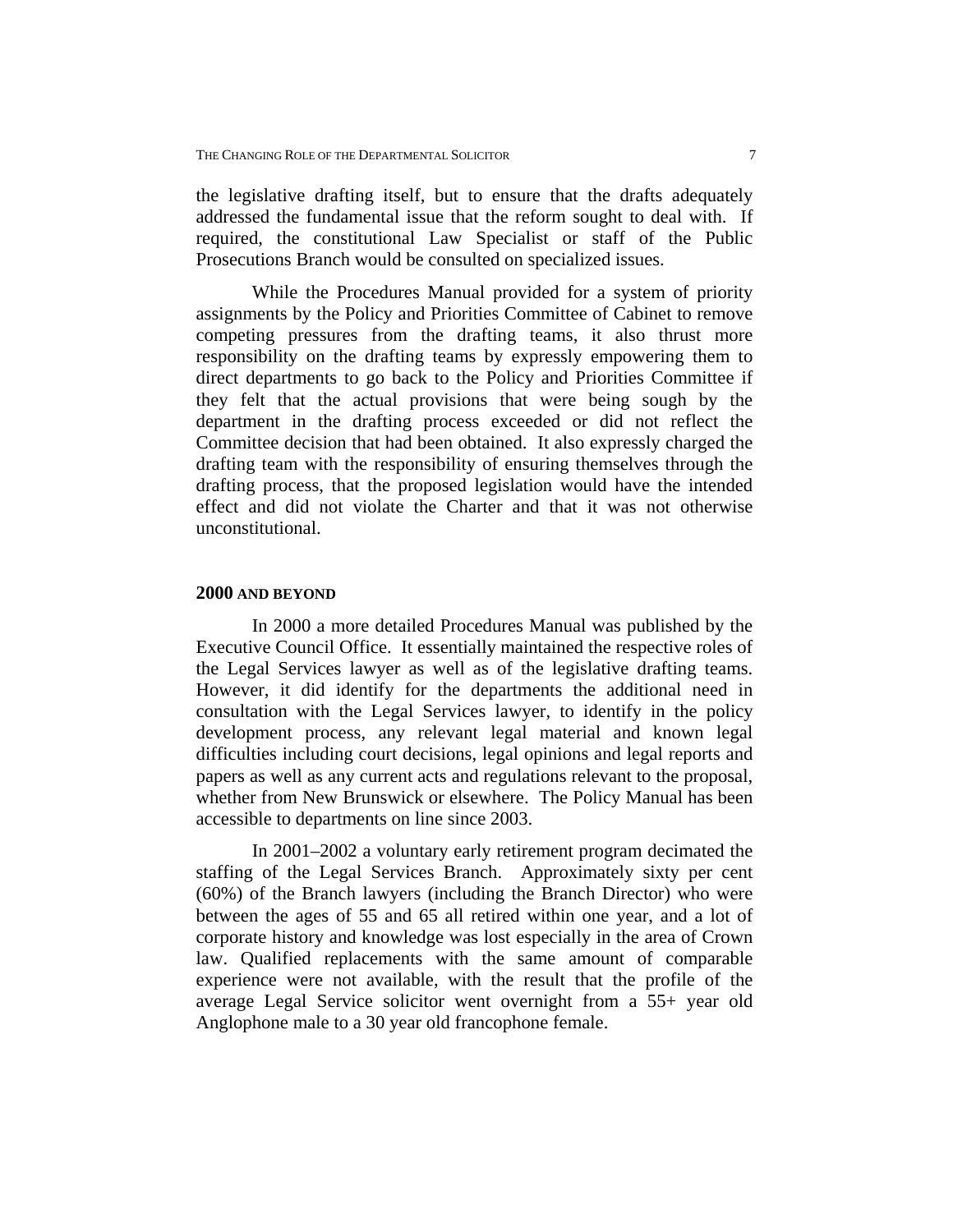The Legislative Services branch also lost a significant number of mature, accomplished drafting professionals and was under a similar pressure to obtain (or more fittingly, to train) replacements.

Partially in response to this major shift in demographics and partly in response to the increasing specialization in the practice, the Legal Branch in April 2002 moved away from the Department Assignment system of work allocation, to a Practice Group service delivery model. Four practice area work groups were created in the Legal Services Branch namely: a Litigation Practice Group, an Administrative and Employment Law Practice Group, a Corporate, Commercial and Property Law Practice Group, and a Government Services Practice Group, which also contains the Constitutional Law Unit. The intent of the change was to encourage not only specialization, but also greater teaming and sharing of knowledge among group members.

The result has been that client departments no longer have two or more solicitors assigned specifically to their department whom they could routinely consult as they wished on departmental issues. They are now required to contact the coordinator of the practice group in question in order to have a solicitor assigned to their specific issue. The result of these changes is that the solicitor in the Legal Services Branch is no longer necessarily expert in the affairs of a number of specific client departments, and hence may not be as valuable a consultation resource to the legislative drafting team.

As time passes this shortfall in familiarity with client departments is gradually being overcome in the Government Services Practice Group, which has been attempting to assign work to solicitors based on portfolio assignments of client departments with like functions. However, the legislative drafting teams themselves have also been assigned to client departments for drafting purposes based on portfolio assignments, so that today they are equally familiar with the operations of the client departments as are the Legal Services solicitors.

One final significant change has occurred in recent years. That is, the drafting teams themselves are more directly involved in reviewing the legislative proposals before they go to the Policy and Priorities Committee for approval. The responsibility for preparing the requisite legal opinion about the need for and effect of the proposed amendment has been transferred to the Legislative Services Branch, and the Constitutional Specialist in the Legal Services Branch is the only Legal